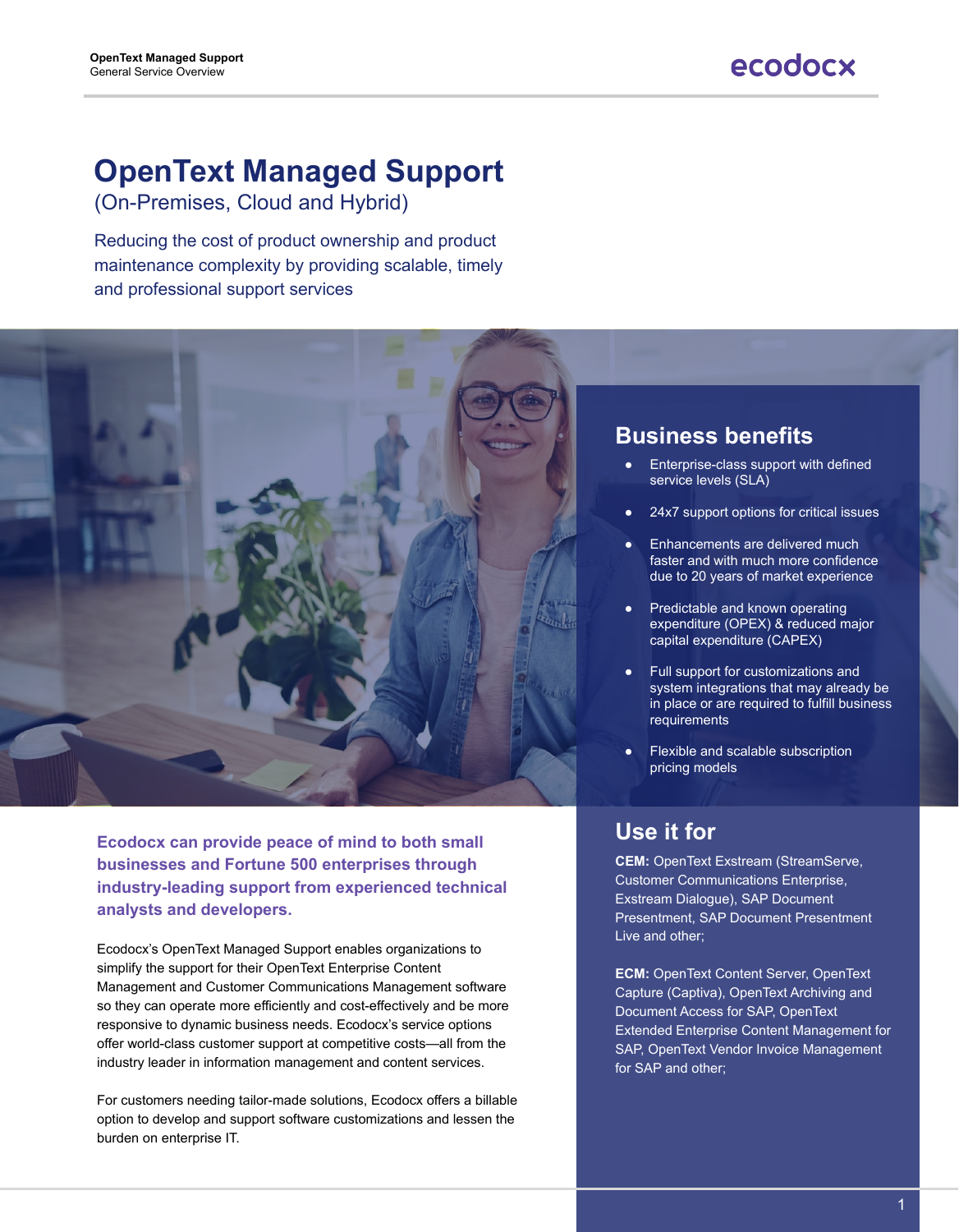Many companies invest millions in building complex enterprise software solutions based on OpenText products, but often miss the real value of those solutions. They succumb to the widespread misconception that enterprise systems implementation is more of a one-time activity with a defined start and end date than an ongoing process and journey.

Once the solution goes live and the ribbon is cut, organizations often seem to believe that the benefit will is achieved, the in-place solution will not change, new business needs wont appear, there is no need to customize, improve and update their complex enterprise solution.

But that's not how these things work. Unfortunately, the decisions and their timing on how enterprise applications are supported have a profound impact on the total cost of ownership (TCO) of the application, risk, end-user satisfaction, and the agility of the solution.

At the same time, this leads to a continuous increase in maintenance and support costs. Companies need specific expertise, robust operating methods, and tools that enable them to work seamlessly in a global team environment. With Ecodocx, companies can adapt the support to their IT and business goals.

Ecodocx's delivery network provides access to the right resources, skills and experience to solve our customers' key application management goals worldwide.

We can help customers overcome challenges to improve application performance and achieve better business results. Our broad range of support services, from strategy to build, operate and innovate, get more of your application portfolio investment by going beyond the traditional OpenText support model and focusing on business optimization and innovation, rather than just on measured values at specific times, support and service level agreements (SLA).

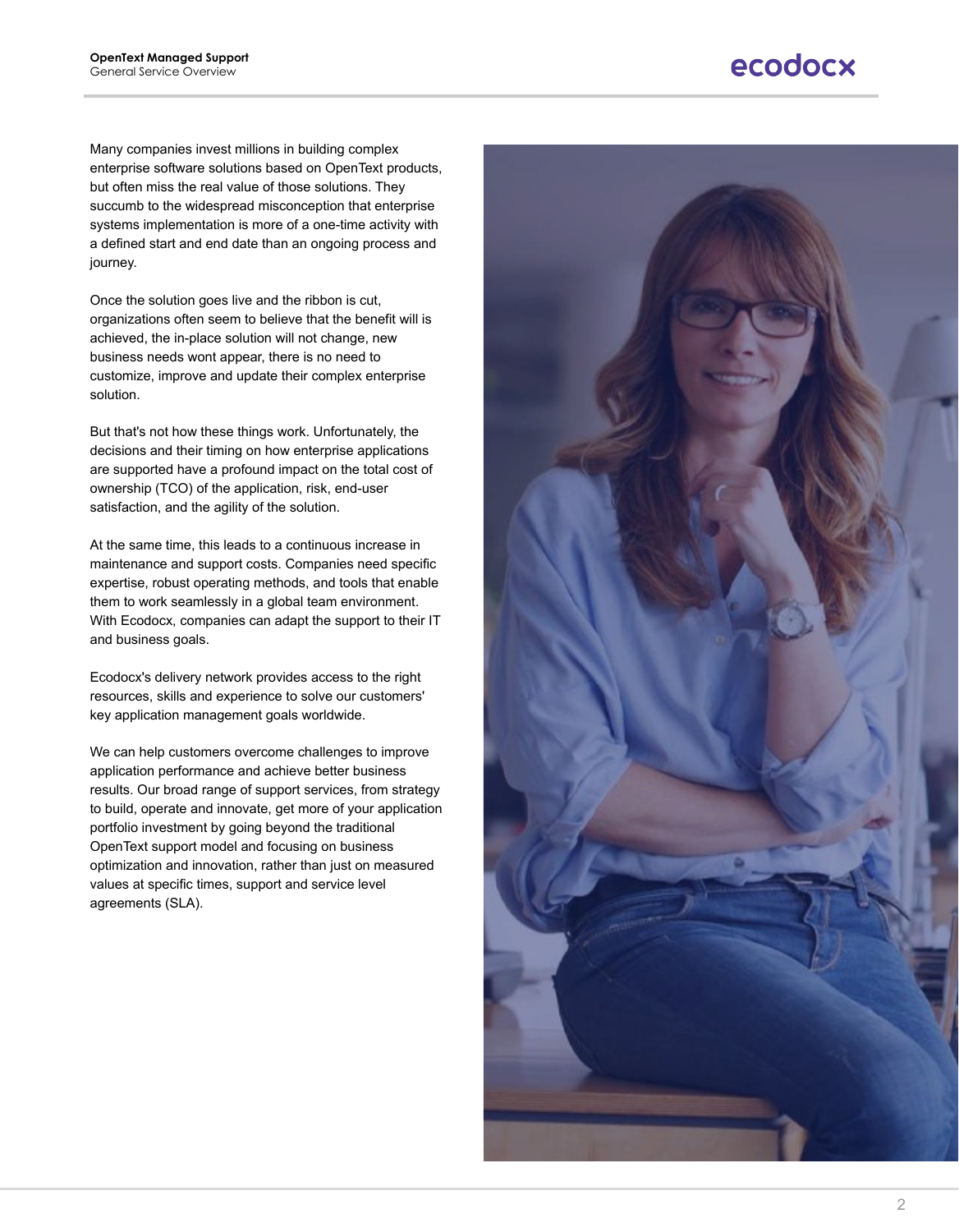| <b>Ecodocx's OpenText Managed Support Plans at a Glance</b>                                                      |              |                |                   |
|------------------------------------------------------------------------------------------------------------------|--------------|----------------|-------------------|
| <b>Service Description</b>                                                                                       | <b>Basic</b> | <b>Premium</b> | <b>Enterprise</b> |
| Issue reporting through customer's preferred<br>channel, including support ticketing system,<br>phone and email. |              |                |                   |
| Support ticket resolution Monday - Friday,<br>local business hours (8x5)                                         |              |                |                   |
| Support ticket resolution in accordance to<br>Service Level Agreement (24x7x365)                                 |              |                |                   |
| Issue handling/resolution over phone/web<br>meeting with dedicated expert                                        |              |                |                   |
| System monitoring                                                                                                |              |                |                   |
| Regular proactive health checks                                                                                  |              |                |                   |
| Solution enhancements                                                                                            |              |                |                   |
| Product updates (including regular patches)                                                                      |              |                |                   |
| OpenText advisory & recommendation<br>services                                                                   |              |                |                   |
| Knowledge transfer                                                                                               |              |                |                   |
| Custom support services bundle                                                                                   |              |                |                   |



Ecodocx's OpenText Managed Support plans can be adjusted to the specific needs and budget of each company. If the above table doesn't include specific services that a customer needs, those can be reviewed and added into the premium and custom support plans.

**For more information on our offerings and to speak to an expert about making the move to Ecodocx's OpenText Managed Services, please reach out to us at 617 475 1636 or sales@ecodocx.com.**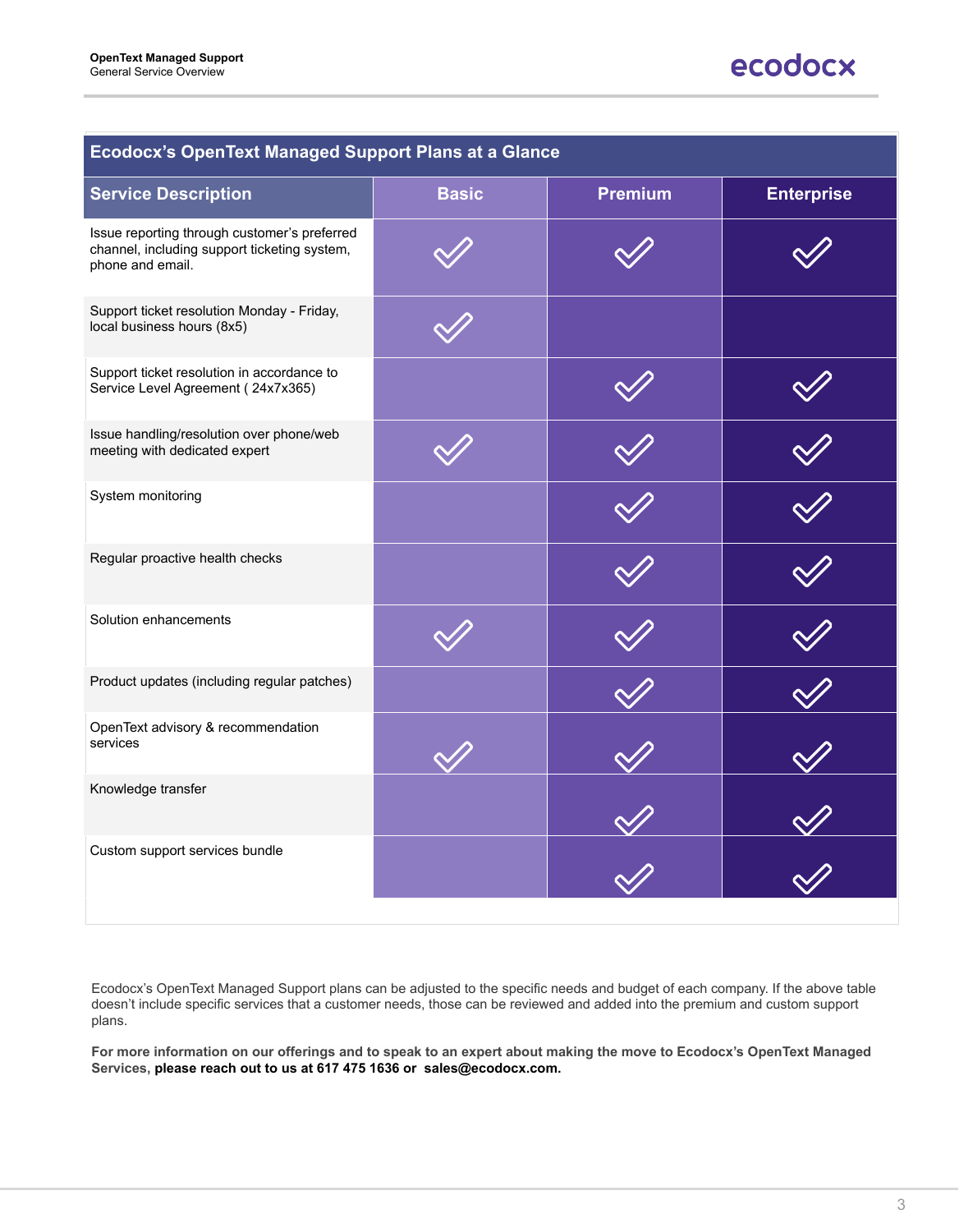"Just wanted to say what a great success it has been working with you guys [Ecodocx] on our quote and email projects so far. We have been looking for good assistance for quite some time and I have been thoroughly impressed with what Ecodocx has been able to do so far! I appreciate how responsive and efficient you have been."

#### **Drew Bussen,**

Information Technology Manager at Engis Corporation

> [Read the full success story](https://www.ecodocx.com/what-we-do/case-studies/)

"We have been partnering with Ecodocx for the last three years, as well as several years of tapping into their services before that. Their resources have been skilled, reliable and conveniently available. During business interruptions, Ecodocx support has been there to help us through it with rapid response and timely follow up. They have also provided valuable feedback, advice and assistance in setting up our environments and organizing our projects [..]. I will continue to use them as a valuable resource and partner [...]."

**Robert Payer,** Information Technology Manager at Teknor Apex

> Read the full success story

""We've been collaborating with Ecodocx's team for the last couple of years on different OpenText projects. It's been a very pleasant experience working with them, as their staff is highly reliable, knowledgeable, patient, and always ready to provide useful advice and timely support. I highly recommend Ecodocx for OpenText projects!"."

#### **Elias Sanabria,** Business Systems Analyst at The Metropolitan District Commission

> Read the full success story

"Ecodocx has been a really good service provider and partner of ours for a long, long time. [..] They always provide strong expertise, and great development and coding skills, which we don't have in-house. This helps us to continue moving forward with our business improvements."

#### **Bojan Elez,**

CCM and EOM Solution Architecture and Administration at Sysco

> [Read the full success story](https://www.ecodocx.com/what-we-do/case-studies/case-study-opentext-upgrade-and-move-to-aws-cloud-for-food-distribution-company/)